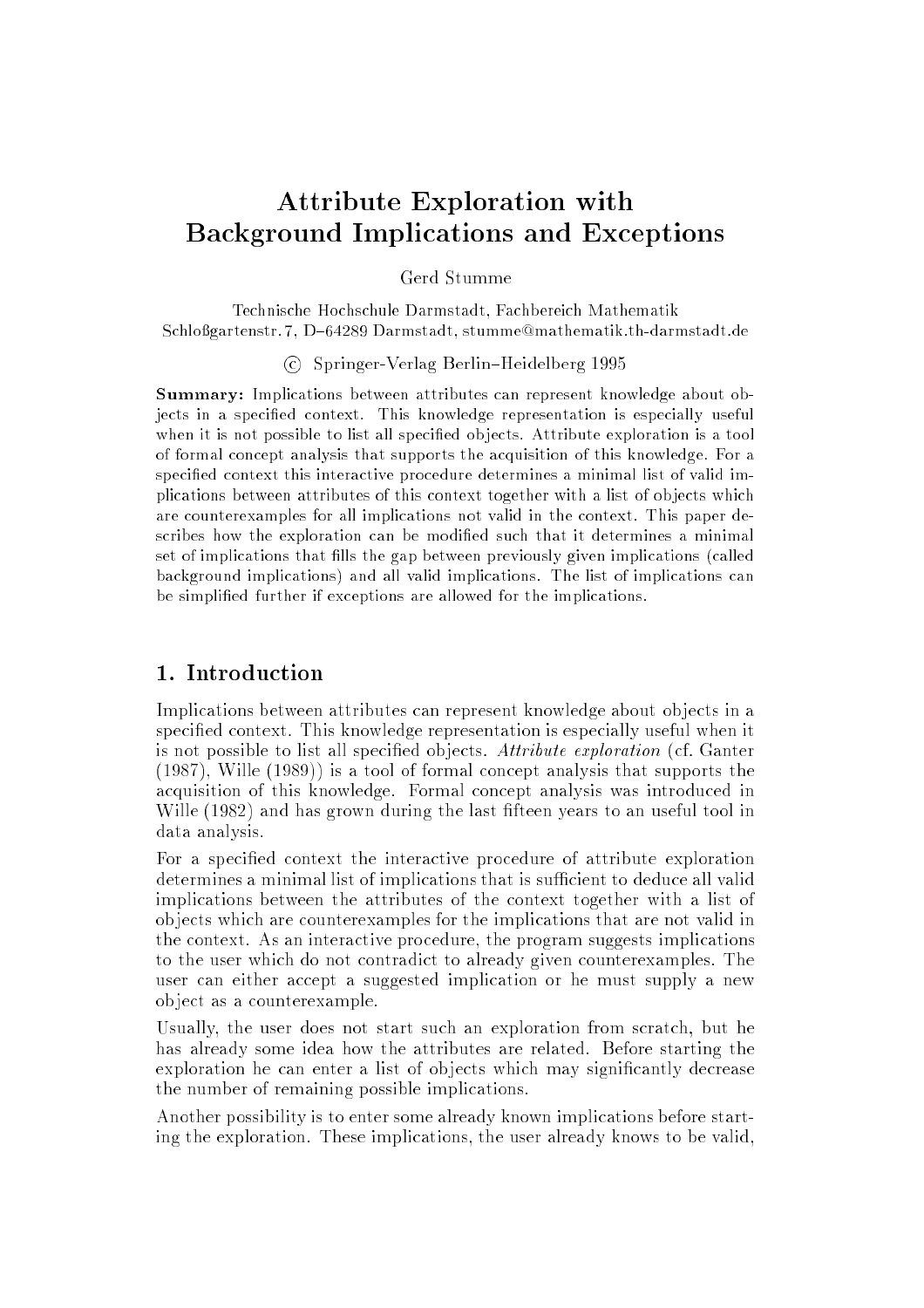are here called background implications. This paper describes a generalization of attribute exploration, that it is able to determine a minimal list of implications which  $-$  together with the background implications  $-$  is sufficient to deduce all valid implications.

In P. Burmeisters implementation (1987), it is also possible to enter background implications. This program however determines a minimal set of implications — regardless of the background implications. They are only used to decrease the number of questions to the user. The resulting list in this program does not depend in any way on the background implications one starts with. In the approach presented in this paper the background implications are used to minimize only the number of additionally needed implications. This is based on the belief that it is not always the best to describe a context by a minimal number of implications. There may be more implications if some of them are obvious.

In the next section the basic definitions of formal concept analysis are recalled and explained by an example, before implications in contexts and the notions of completeness and irredundancy are introduced. In the third section the interactive procedure of attribute exploration with background implications is described. It is illuminated by an example in the last section, where we also discuss, how the admission of exceptions can further simplify the result of the exploration.

## 2. Implications of Contexts and the  $\mathcal{L}\text{-}\mathbf{Duquenne}\text{-}$ Guigues-basis

First we briefly recall the basic definitions of formal concept analysis (cf. Ganter and Wille (1995)) and give an example.

**Definition:** We call  $(G, M, I)$  a *context*, where G and M are sets and I is a relation between G and M (i. e. I G - ). The elements of G and M (i are called *objects* and *attributes*, respectively, and  $gIm (\iff (g, m) \in I)$  is read: "the object g has the attribute  $m$ ".

For every set  $A \subseteq G$  of objects we define the set  $A := \{m \in M \mid qIm\}$ for all  $g \in A$  of all attributes shared by all objects in A. Dually the set  $B^{\circ} := \{q \in G \mid qIm \text{ for all } m \in B\}$  is the set of all objects having all attributes in  $B \subset M$ .

Now a concept of the context  $(G, M, I)$  is a pair  $(A, B)$  with  $A \subseteq G, B \subseteq M$ ,  $A' = B$ , and  $B' = A$ . The set A is called the *extent* of the concept, the set B the intent. The hierarchical subconcept-superconcept-relation is given by  $(A_1, B_1) \leq (A_2, B_2) : \iff A_1 \subseteq A_2 \iff B_1 \supseteq B_2$ . The set of all concepts of a context  $(G, M, I)$  together with this order relation is a complete lattice which is called the *concept lattice* of  $(G, M, I)$  and is denoted by  $\mathfrak{B}(G, M, I)$ .

Infimum and supremum in the concept lattice are calculated as follows:

$$
\bigwedge_{t \in T} (A_t, B_t) = \left( \bigcap_{t \in T} A_t, \left( \bigcup_{t \in T} B_t \right)^{\prime\prime} \right) , \qquad \bigvee_{t \in T} (A_t, B_t) = \left( \left( \bigcup_{t \in T} A_t \right)^{\prime\prime}, \bigcap_{t \in T} B_t \right) .
$$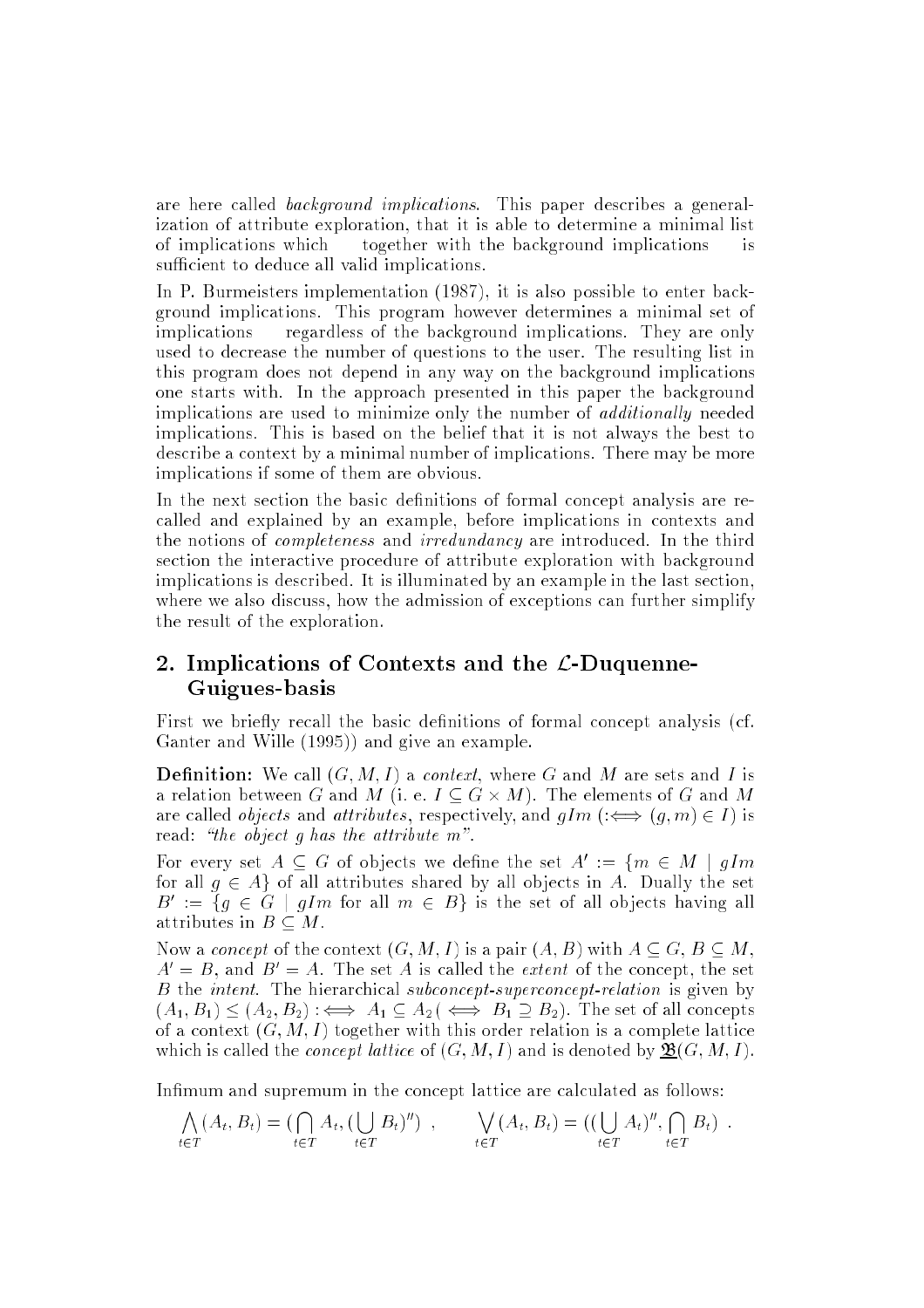The following example shows how the concept lattice unfolds the conceptual relationships contained in the underlying data context: We consider the formal context shown in Fig. 1. Its objects are the graphs  $G_1$  up to  $G_{18}$  and its attributes are ten attributes of undirected graphs (cf. Wilson (1975)): connected, disconnected, bipartite, complete, complete bipartite, tree, forest, planar, Eulerian, Hamiltonian. This context (together with a list of implications) is the result of the attribute exploration that is described in the third section.

It is sufficient to label the line diagram not with the complete concepts, but only with the attributes and objects: For every object q, its object concept  $\gamma(q)$ , which is defined as the concept with the smallest extent containing q, is labeled with "q". Dually, for every attribute m its attribute concept  $\mu(m)$ , which is defined as the concept with the smallest intent containing m, is labeled with " $m$ ". Then the extent and intent of every concept can be determined in the diagram: A concept contains all those objects in its extent which are linked to it by a descending path and it contains all those attributes in its intent that are linked to it by an ascending path. The rightmost concept in Fig. 2 for example has the graphs  $G_3$ ,  $G_{14}$  and  $G_{18}$  in its extent and the attributes *connected*, *complete*, *Eulerian*, and *Hamiltonian* in its intent.

In the diagram one can see two cubes at the top: one is spanned by  $\mu(discon$ nected),  $\mu$ (planar) and  $\mu$ (bipartite), and the other by  $\mu$ (connected),  $\mu$ (planar) and  $\mu(bipartite)$ . This indicates that in both cases the three involved attributes are independent.

The dominating part in the lattice lies between  $\mu$ (*connected*) and  $\gamma$ ( $G_{13}$ ). It is the direct product of a 6-element "ladder" with a 4-element "rectangle", but it can also be seen as 4-dimensional hypercubes that are glued together at eight vertices. The upper one lies between  $\mu$  (*connected*) and  $\gamma$  ( $G_{15}$ ) and is spanned by  $\mu(\text{planar})\wedge\mu(\text{connected}), \mu(\text{bipartite})\wedge\mu(\text{connected}), \mu(\text{Eule-})$ *rian*), and  $\mu(Hamiltonian)$ . This shows that, for *connected* graphs, the four attributes planar, bipartite, Eulerian, and Hamiltonian are independent.

In the lower hypercube (between  $\mu(bipartite) \wedge \mu(connected))$  and  $\gamma(G_{13})$  one point is missing — it is marked in the diagram with a little dot left of  $\gamma(G_{15})$ . This indicates that every complete bipartite Hamiltonian planar graph is also *Eulerian*. In fact there exist (up to isomorphism) only two such graphs,  $G_{13}$ and  $G_{18}$ .

**Definition:** An *implication* between attributes in M is a pair  $(X, Y)$  of subsets X and Y of M. It is denoted by  $X \to Y$  and is read "X implies" Y". A subset T of M respects the implication if  $X \nsubseteq T$  or  $Y \subseteq T$ . The set T respects a set  $\mathcal L$  of implications if it respects every implication in  $\mathcal L$ . An implication  $X \to Y$  is valid in a context K if it is respected by every object intent. The implication is then called an *implication of the context*  $\mathbb{K}$ . An implication  $X \to Y$  is entailed by a set  $\mathcal L$  of implications if every subset of M that respects  $\mathcal{L}$  also respects  $X \to Y$ .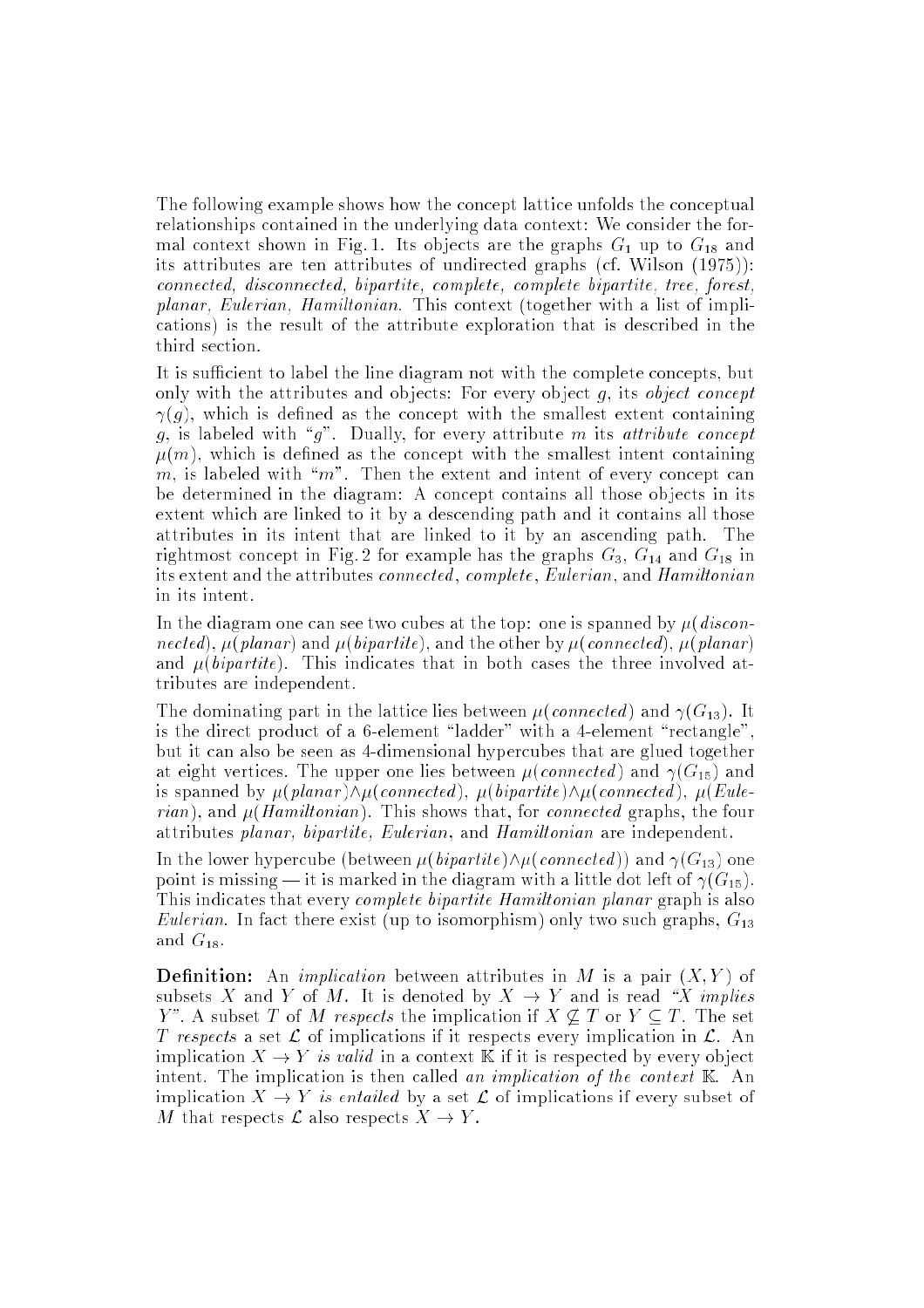

Figure 1: Context of graphs

**Lemma 1** An implication  $X \rightarrow Y$  is valid in a context  $\mathbb{K}$  if and only if  $Y \subseteq A$  . Then it is also respected by every concept intent of  $\mathbb{R}.$ 

The structure of a concept lattice is already described by all implications between the attributes of the context, because the set of all intents is exactly the largest closure system on  $M$  that respects all these implications. The implications can equivalently be understood as equalities in the  $\Lambda$ -semilattice  $\mathfrak{B}(\mathbb{K})$ : In our example {complete, Eulerian}  $\rightarrow$  {Hamiltonian} is an implication of the context, which corresponds to the equality  $\mu(\text{complete}) \wedge$  $\mu(Eulerian) = \mu(complete) \wedge \mu(Eulerian) \wedge \mu(Hamiltonian)$  in the concept lattice.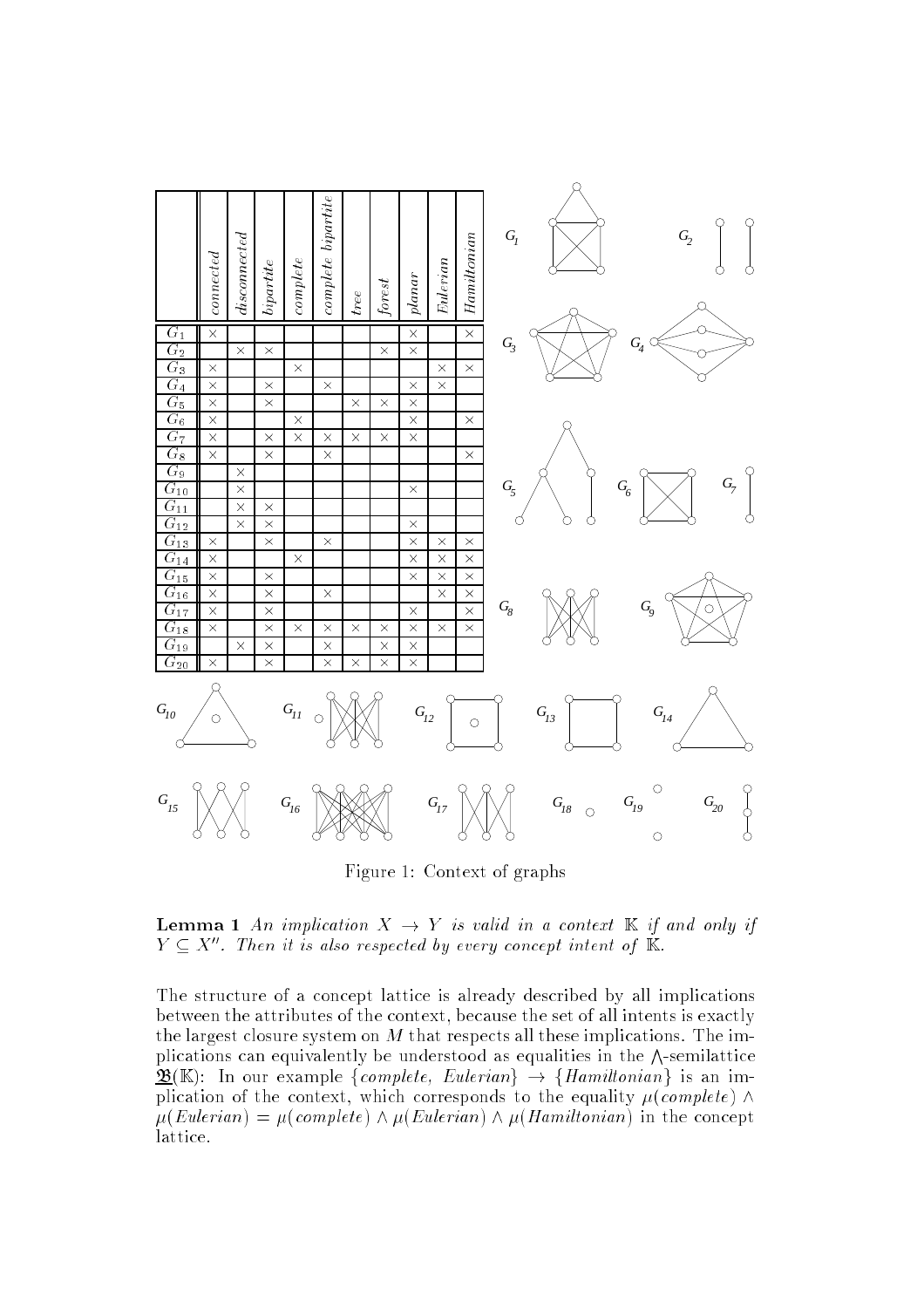

Figure 2: Concept lattice of the context in Fig. 1

Some of these implications may be known in advance, and in this paper they will be referred to as *background implications*. In a formal sense every implication of a context can be a background implication. The question is now how to describe the structure of the concept lattice with implications in the most efficient way when background implications are given. We are looking for a minimal list that is "filling the gap" between the background implications and all valid implications.

**Definition:** Let  $K$  be a finite context and  $\mathcal{L}$  a set of (background) implications of K. A set  $\beta$  of implications of K is called  $\mathcal{L}$ -complete, if every implication of K is entailed by  $\mathcal{L} \cup \mathcal{B}$ . It is called  $\mathcal{L}$ -irredundant if no implication  $A \to B \in \mathcal{B}$  is entailed by  $(\mathcal{B} \setminus \{A \to B\}) \cup \mathcal{L}$ . A  $\mathcal{L}$ -basis is a L-complete and L-irredundant set of implications of K. If  $\mathcal L$  is empty then B is called complete, irredundant, and a basis, respectively. A subset P of M is called *pseudo-intent* of  $\mathbb{R}$  if  $P \neq P$  and if for every pseudo-intent  $Q$ with  $\cup$  (  $P$  the inclusion  $\cup$   $\subseteq$   $P$  holds.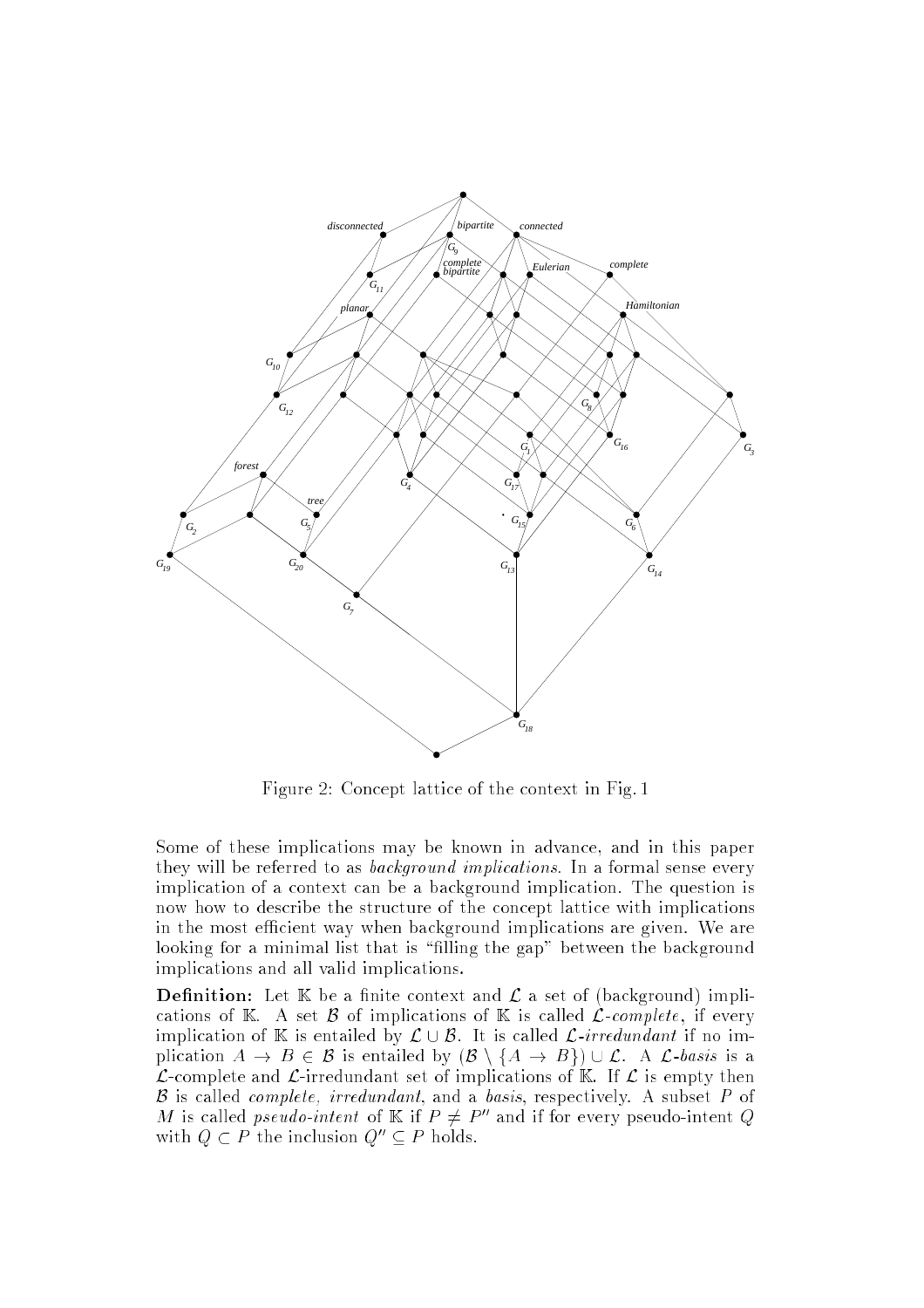J.-L. Guigues and V. Duquenne (1986) show that  $\mathcal{B} := \{P \rightarrow P'' | P$  is a pseudointent} is a basis of  $(G, M, I)$  if M is finite. This basis is called Duquenne-Guigues-basis. We obtain a  $\mathcal L$ -basis by generalizing this definition.

Without further mentioning, all sets of attributes considered in the following will be finite.

**Definition:** The closure operator on the set  $M$  of attributes induced by the background implications is denoted by  $P \mapsto P := P \cup P^{\perp} \cup P^{\perp} \cup \ldots$  with  $X^{\mathcal{L}} := X \cup \{ \mid \}$   $B \subseteq M$   $\{A \subseteq X, A \rightarrow B \in \mathcal{L} \}$ .

A subset P of M is called L-pseudo-intent of  $\mathbb{R}$  if  $P \equiv P \not\equiv P$  and if, for every  $L$ -pseudo-intent  $Q$  with  $Q \subset P$ , the inclusion  $Q \subset P$  holds. The set  $\mathcal{B}_{\mathcal{L}} := \{P \to P'' | P$  is a  $\mathcal{L}$ -pseudo-intent} of implications is called  $\mathcal{L}$ -Duquenne-Guigues-basis.

**Theorem 2**  $\mathcal{B}_{\mathcal{L}}$  is a  $\mathcal{L}$ -basis of  $\mathbb{K}$ .

*Proof.* Obviously, all implications in  $\mathcal{B}_{\mathcal{L}}$  are implications of K. We prove that  $\mathcal{B}_{\mathcal{L}}$  is  $\mathcal{L}$ -complete by showing that every subset  $T \subseteq M$  respecting all implications in  $\mathcal{L}\cup\mathcal{B}_{\mathcal{L}}$  is an intent: As  $T \to \overline{T}$  is entailed by  $\mathcal{L}$  we have  $T = \overline{T}$ . Furthermore T respects  $Q \to Q''$  for every *L*-pseudo-intent  $Q \subseteq T$ . Suppose  $I \neq I$  . Then I is a  $L$ -pseudo-intent by definition and so  $I \rightarrow I \in \mathcal{D}_{L}$ . This is a contradiction because  $T$  does not respect this implication.

Let  $P \rightarrow P \in \mathcal{D}_{\mathcal{L}}$ . We show that  $P \rightarrow P$  is not entailed by  $(\mathcal{D}_{\mathcal{L}})$  $\{F \to F^{\circ}\}\cup\mathcal{L}$  because F respects all implications in  $(\mathcal{D}_{\mathcal{L}} \setminus \{F \to F^{\circ}\}) \cup \mathcal{L}$ (and prove so that  $\mathcal{B}_{\mathcal{L}}$  is  $\mathcal{L}$ -irredundant): As  $P = \overline{P}$ , it clearly respects all implications in L. For  $Q \to Q'' \in \mathcal{B}_{\mathcal{L}} \setminus \{P \to P''\}$  with  $Q \subseteq P$  we have  $Q'' \subseteq P$ , as P is a L-pseudo-intent. Hence P respects also  $Q \to Q''$ .

One may ask if it is possible to get the  $\mathcal{L}$ -pseudo-intents by just closing the pseudo-intents with  $\overline{\phantom{a}}$  and then deleting the (trivial) implications of the form  $A \rightarrow A$ . The context in Fig. 3 shows that in general this is not the case. The Duquenne-Guigues-basis is  $\mathcal{B} = \{cd \rightarrow abcd, b \rightarrow ab, ad \rightarrow abcd, ac \rightarrow abcd\}$ . For the background implication <sup>L</sup> := fcd!ag we get the L-Duquenne-Guiguesbasis  $B_c = \{b \rightarrow ab, ad \rightarrow abcd, ac \rightarrow abcd\}$  while  $\{\overline{P} \rightarrow P''|P$  is pseudo-intent with  $\overline{P} \neq P''$  additionally contains  $acd \rightarrow abcd$ . In general the resulting set is not  $\mathcal{L}$ -irredundant.

#### 3. Attribute Exploration with Background Implications

B. Ganter (1987) presents attribute exploration as an interactive knowledge acquisition tool that can be used to determine the Duquenne-Guigues-basis of a context that is either too large for a complete input into the computer or that is even not completely known. It is based on his Next-Closure-Algorithm that efficiently calculates closure systems.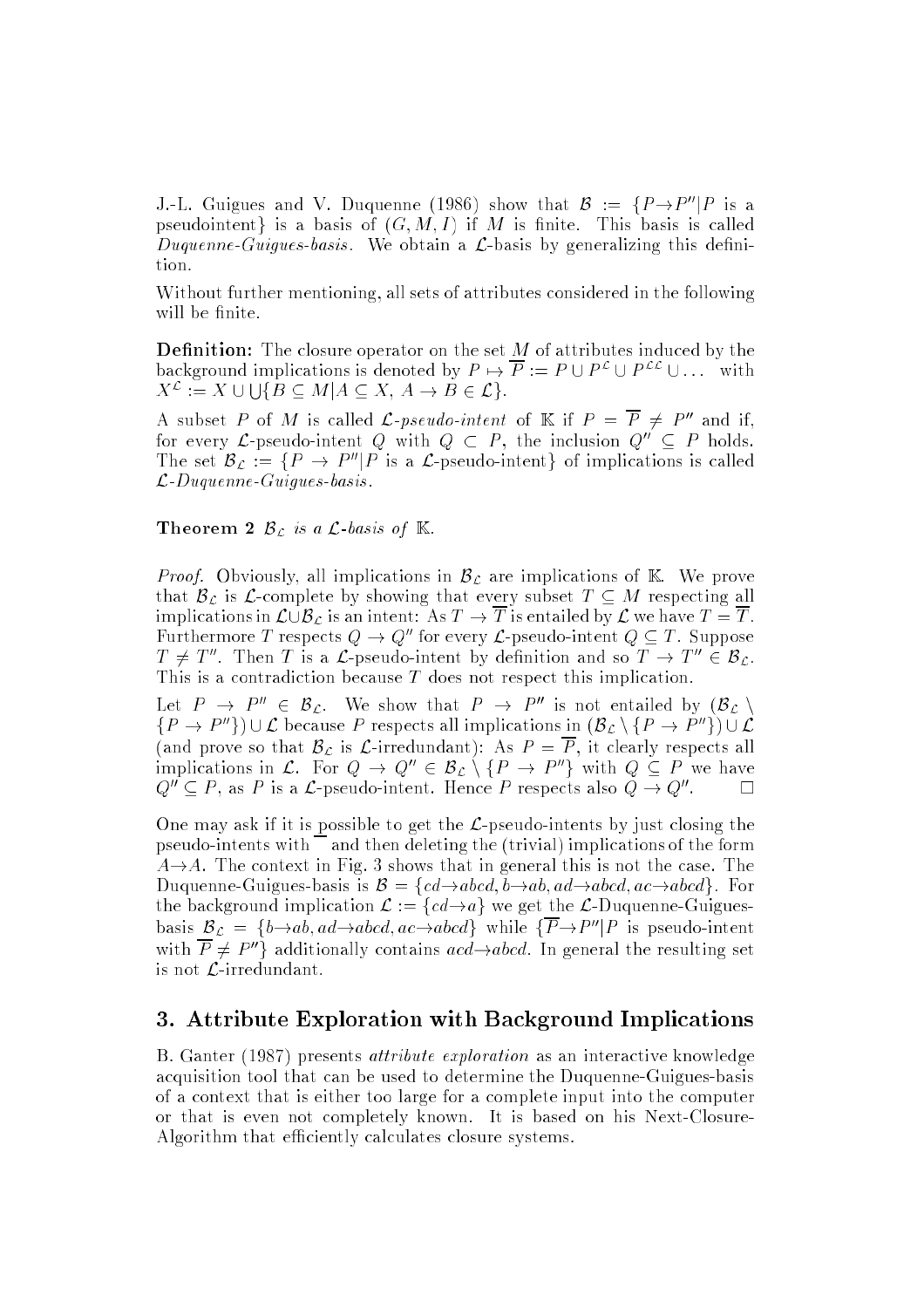

Figure 3:

The Attribute Exploration procedure can be modified such that it can be used to determine interactively the  $\mathcal{L}$ -Duquenne-Guigues-basis for a given set  $\mathcal L$  of background implications. Therefore we proceed similar to Ganter (1987). First we show that the set of all intents and  $\mathcal{L}$ -pseudo-intents is a closure system on the set  $M$  of all attributes:

**Lemma 3** Let  $(G, M, I)$  be a context, let  $\mathcal L$  be a set of implications of  $(G, M, I)$ , and let P and Q be intents or L-pseudo-intents with  $P \not\subseteq Q$ and  $Q \nsubseteq P$ . Then  $P \cap Q$  is an intent.

*Proof.* P as Q and therefore also  $P \cap Q$  respect all implications in  $\mathcal{L} \cup \mathcal{B}_{\mathcal{L}}$ except  $P \to P$  and  $Q \to Q$ . Decause of  $P \not\subseteq P \sqcup Q$  and  $Q \not\subseteq P \sqcup Q$  the set  $P \cap Q$  respects these implications, too. Hence it must be an intent.

Corollary 4 The set of all intents and  $\mathcal{L}$ -pseudo-intents of a finite context (G, M, I) is a closure system on M; with the closure operator  $A \mapsto A$  :=  $X \cup X^{\circ} \cup X^{\circ \circ} \cup \ldots$ , where  $X^{\circ} := X \cup \bigcup \{ B \subseteq M | A \to B \in \mathcal{B}_{\mathcal{L}}, A \subset X \}.$ 

Next we introduce the lectical order on the set of subsets of  $M$ . For the sake of simplicity we assume that  $M := \{1, \ldots, n\}.$ 

**Definition:** The *lectical order* on  $\mathfrak{P}(M)$  is defined by  $A \leq B : \iff (\exists i \in B \setminus A : A \cap \{1, \ldots, i-1\} = B \cap \{1, \ldots, i-1\})$  for  $A, B \subseteq M$ .

For  $A, B \subseteq M$  and  $i \in M$  we define  $A \leq_i B : \iff (i \in B \setminus A \text{ and } A \cap \{1, \ldots, i-1\} = B \cap \{1, \ldots, i-1\})$ and  $A \oplus i := ((A \sqcup \{1, \ldots, i-1\}) \sqcup \{i\})$ .

The Next-Closure-algorithm of B. Ganter (1987) lists all closed sets of a closure system on a finite set in the lectical order. In the next theorem it is applied to the closure system of all intents and all  $\mathcal{L}$ -pseudo-intents:

**Theorem 5** The lectically first intent or  $\mathcal{L}$ -pseudo-intent is  $\emptyset$ . For a given subset  $B \subseteq M$  the lectically next intent or  $\mathcal{L}$ -pseudo-intent is the set  $B \oplus i$ , where i is the maximal element in  $M \setminus B$  with  $B \leq_i B \oplus i$ . The lectically last intent or  $\mathcal{L}$ -pseudo-intent is  $M$ .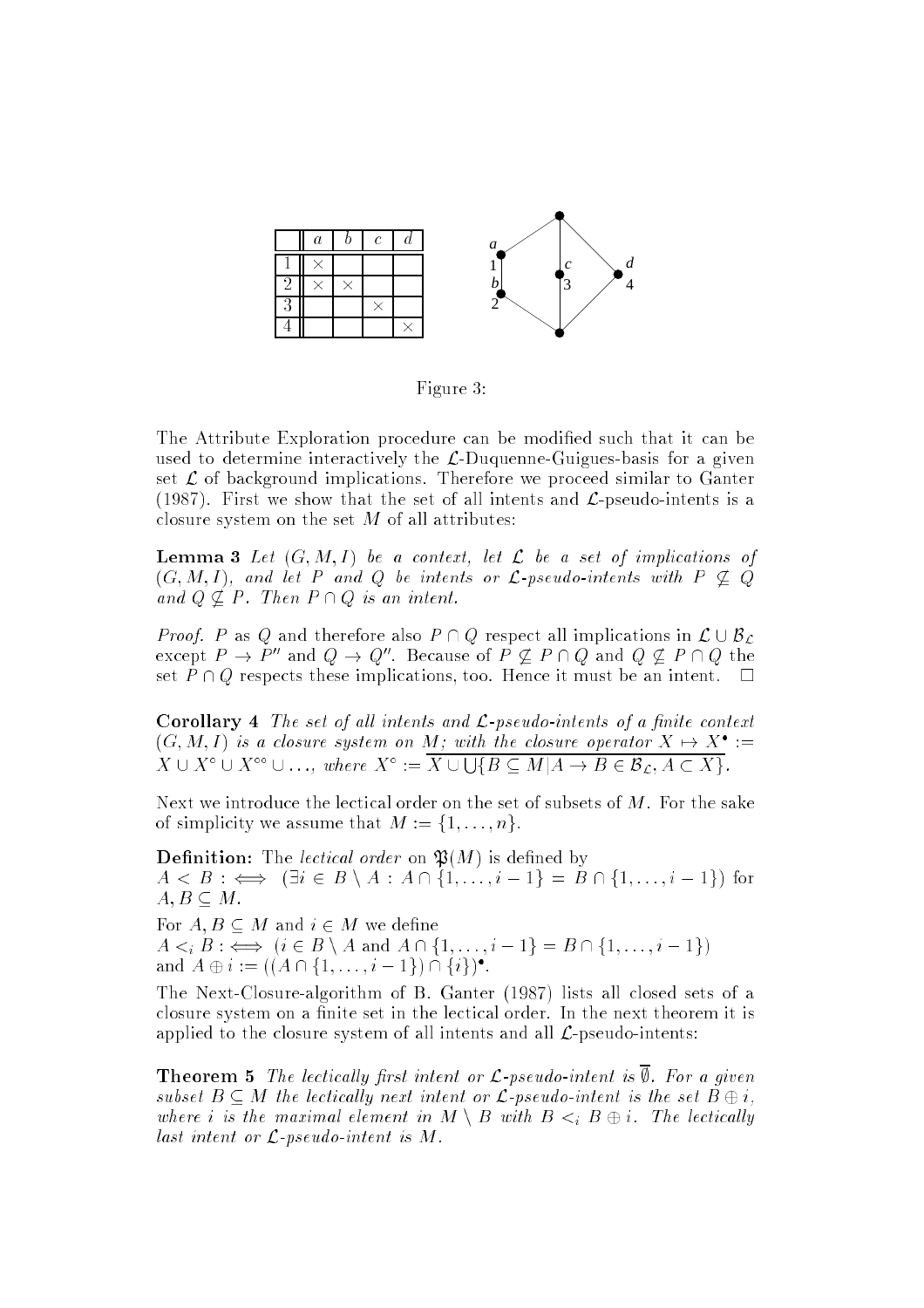This theorem provides the central part of the *Attribute Exploration with* background implications, which we describe now: We want to determine the  $\mathcal{L}$ -Duquenne-Guigues-basis of a context  $(G, M, I)$  (which is a priori not completely given) for a set  $\mathcal L$  of background implications of the context. The algorithm starts with a particle context (II  $\sim$  1, M) for a subset  $\sim$  $H\subseteq G$  of objects. The set H may also be empty.

**Algorithm.** Set  $k := 1$  and  $\mathcal{B}_{\mathcal{L}} := \emptyset$ .

- (a) determine the kth L-pseudo-intert Pk of (H) intertained  $\mathcal{L}$ plying Theorem 5. If M is reached (as intent) then STOP.  $B_{\mathcal{L}}$  is then the  $\mathcal{L}$ -Duquenne-Guigues-basis.
- (2) Ask the user: is the implication  $P_k \to P_k^{\sim}$  valid!
	- ${\mathcal P}$  if the answer is  ${\mathcal T}$  res , then add  $P_k \to P_k$  to  ${\mathcal D} _{\mathcal L}$  and increase  $k.$
	- ${\sf -}$  If the answer is "No", then ask for an object g that does not respect this implication. The row  $\{q\}$  then also has to be entered by the user. Add  $q$  to  $H$ .
- (3) Go to step (1).

The algorithm is correct because the lectically first  $\mathcal{L}$ -pseudo-intents do not change when an ob ject is added that respects all previously accepted implications and all background implications:

**Theorem 6** Let  $(H, M, J)$  be a finite context and let  $P_1, \ldots, P_k$  be the k lectically first  $\mathcal{L}$ -pseudo-intents of  $(H, M, J)$ . Let  $(G, M, I)$  be a finite context with H  $\equiv$  I  $\sim$  1 and 3  $\sim$  I  $\sim$  I  $\sim$  I  $\sim$  in which all the implications in Lemma . I  $\sim$  I  $\sim$  I  $\sim$  $P_i^{\perp} | i = 1, \ldots, \kappa \}$  are valid. Then  $P_1, \ldots, P_k$  are also the  $\kappa$  lectically first <sup>i</sup> L-pseudo-intents of (G; M; I ).

*Proof.* For  $i = 1, ..., k$  we have  $P_i^{\perp} = P_i^{\perp}$  because for every  $g \in G$  the set  $\{g\}^*$  respects all  $F_i \to F_i^*$ . As every L-pseudo-intent  $Q \subset F_j$  of  $(H, M, J)$ is leading less than Pj , the assertion is a consequence of the definition is a consequence of the definition of the definition of the definition of the definition of the definition of the definition of the definition of  $\mathcal{L}$ -pseudo-intent.

### 4. An Exploration of Graphs

In this section we see how the context in Fig. 1 is produced. We start with the set  $M := \{connected \ (conn), \ disconnected \ (disc), \ bipartite \ (bip), \ complete \}$ (comp), complete bipartite (cbip), tree (tree), forest (for), planar (plan), Eulerian (eul), Hamiltonian (ham) of attributes and want to know which implications between these attributes are valid for all undirected graphs. As the class  $G$  of undirected graphs contains infinitely many isomorphism classes, there is no possibility to determine the Duquenne-Guigues-basis for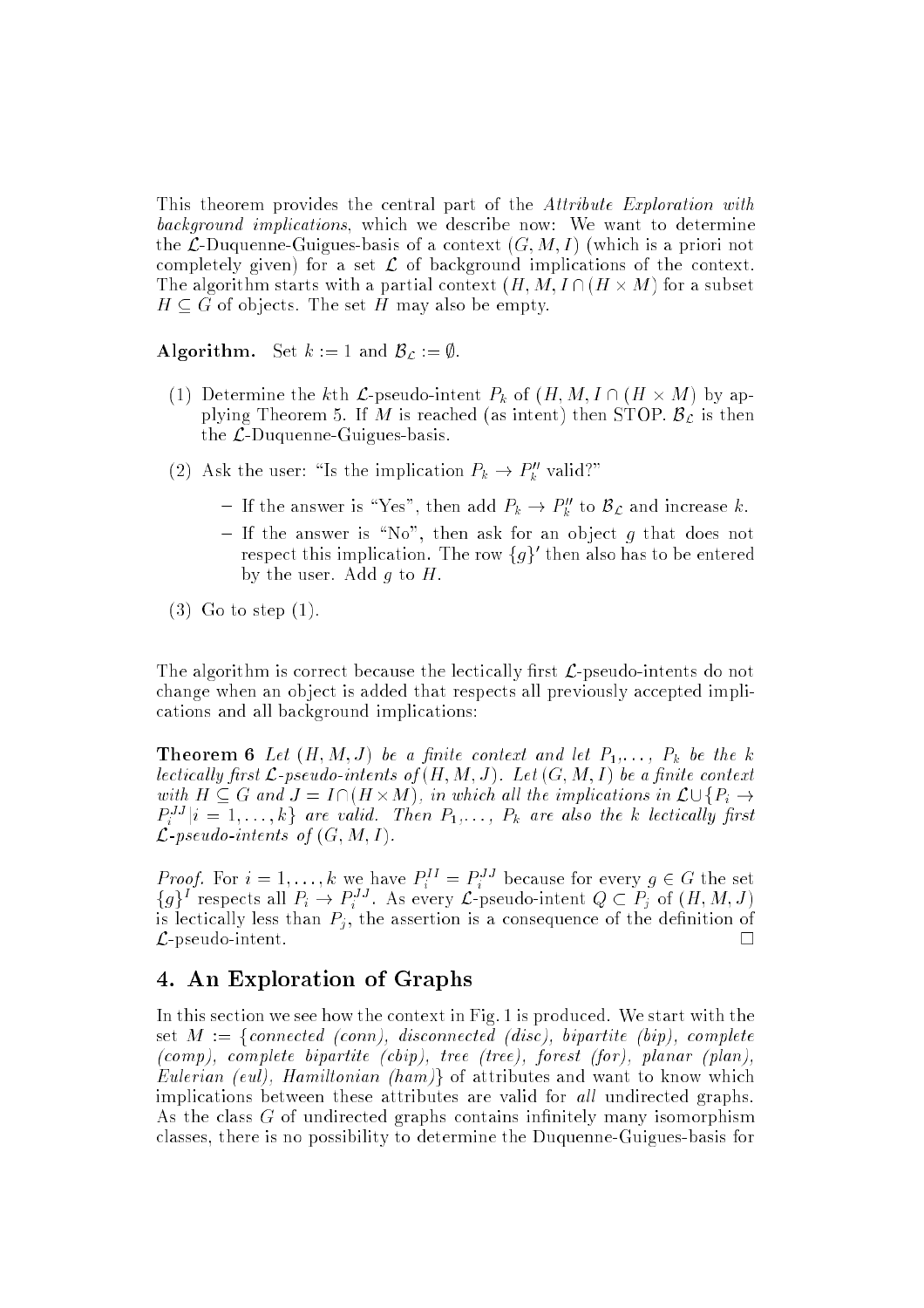the infinite context  $(G, M, I)$  directly. One has to work with some "typical" graphs. The graphs the user gives as counterexamples during the attribute exploration are just these typical graphs.

When we look at the list of attributes then we see that *connected* and *discon*nected are contradicting each other (i. e., no graph can have both attributes). Furthermore we know that a *tree* is just defined as a *connected forest* and that a *complete bipartite* graph is always *bipartite*. This justifies the following background implications :

$$
\begin{array}{ccc}\n\{conn, disc\} & \rightarrow & M \\
\{ tree \} & \rightarrow & \{ conn, for \} \\
\{ conn, for \} & \rightarrow & \{ tree \} \\
\{ cbip \} & \rightarrow & \{ bip \}\n\end{array}
$$

We do not have any objects at the beginning, so the exploration starts with an empty set  $H$ . In the following the attributes appearing in the premise of an implication will not be listed in the conclusion again.

The first  $\mathcal{L}$ -pseudo-intent is the empty set. Therefore the dialogue starts with the question:

Q: Is  $\emptyset \to M$  valid? A: No.  $G_1$  has the attributes conn, plan, ham.

Now H contains the object  $G_1$ . In this enlarged context the first  $\mathcal{L}$ -pseudointent is still the empty set, but on this step we have  $\emptyset'' = \{conn, plan,$  $\{ham\}.$ 

 $Q: \text{Is } \emptyset \to \{conn, plan, ham\}$  valid?  $A: No. G<sub>2</sub>$  has the attributes disc, bip, for, plan.

 $G_2$  is added to the set H.

Q: Is  $\emptyset \rightarrow \{plan\}$  valid?  $A: No. G<sub>3</sub>$  has the attributes conn, comp, eul, ham.

 $G_3$  is added to H. In the context with  $H = \{G_1, G_2, G_3\}$  the empty set is an intent. The next  $\mathcal{L}$ -pseudo-intent is  $\{ham\}.$ 

 $Q:$  Is  $\{ham\} \rightarrow \{conn\}$  valid?  $\overrightarrow{A}$ : Yes.

The implication  $\{ham\} \rightarrow \{conn\}$  is added to  $\mathcal{B}_{\mathcal{L}}$  which was empty up to now.

 $Q: \text{Is } \{ \text{eu} \} \rightarrow \{ \text{conn}, \text{comp}, \text{ham} \}$  valid?  $A: No. G<sub>4</sub>$  has the attributes conn, bip, cbip, plan, eul. : : :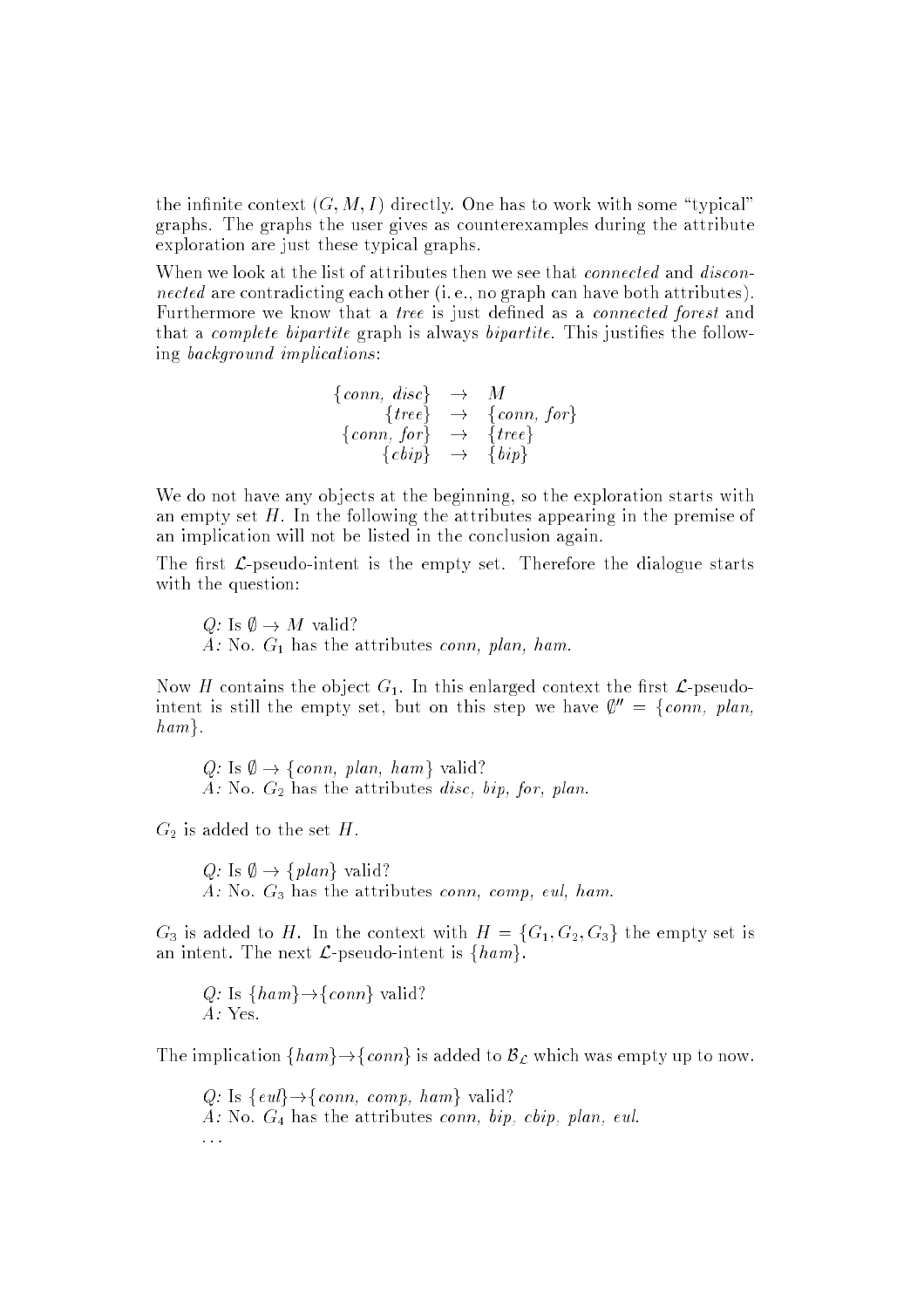During the exploration the graphs  $G_1$  to  $G_{20}$  are given as counterexamples and the following implications are accepted:

$$
\{ham\} \rightarrow \{conn\}
$$
\n
$$
\{eul\} \rightarrow \{conn\}
$$
\n
$$
\{for\} \rightarrow \{bin, plan\}
$$
\n
$$
\{drop\} \rightarrow \{conn\}
$$
\n
$$
\{comp\} \rightarrow \{form\}
$$
\n
$$
\{disc, bip, cbip\} \rightarrow \{for, plan\}
$$
\n
$$
\{conn, comp, eul\} \rightarrow \{ham\}
$$
\n
$$
\{conn, bip, tree, for, plan, ham\} \rightarrow \{comp, cbip, eul\}
$$
\n
$$
\{conn, bip, tree, for, plan, eul\} \rightarrow \{comp, cbip, ham\}
$$
\n
$$
\{conn, bip, cbip, plan, ham\} \rightarrow \{eul\}
$$
\n
$$
\{conn, bip, cbip, nomp\} \rightarrow \{cbip, tree, for, plan\}
$$

These ten implications constitute the  $\mathcal{L}$ -Duquenne-Guigues-basis  $\mathcal{B}_{\mathcal{L}}$ . Every implication that is valid in the context can be deduced from them and the four background implications. The Duquenne-Guigues-basis consists of all implications in the  $\mathcal{L}\text{-}\mathrm{D}$ uquenne-Guigues-basis and additionally of the first and the fourth background implication and the two implications  $\{tree\} \rightarrow$ {conn, bip, for, plan} and {conn, bip, for, plan}  $\rightarrow$  {tree}. In this example the cardinality of the  $\mathcal{L}\text{-}D$ uquenne-Guigues-basis is just the difference of the cardinalities of the Duquenne-Guigues-basis, but in general it may be larger.

During the exploration there are some implications that can be denied by only one counterexample (up to isomorphism). If we want to determine the general structure of graph theory without bothering with pathological cases, we may confirm some implications that are true for *almost all* graphs and keep in mind the exceptions. For example we can regard all graphs as exceptions that contradict an implication and are (up to isomorphism) unique in having exactly their attributes.

The beginning of the exploration dialogue remains unchanged. The first difference appears with the question: "Is  $\{comp\} \rightarrow \{conn, \text{eul, ham}\}$  valid?". because  $G_6$  is (up to isomorphism) the only *connected complete planar Ha*miltonian graph which is not Eulerian and is therefore not allowed as counterexample. However the implication has to be denied: Graph  $G_6$  in Fig. 4 serves as new counterexample. The next suggestion  $\{comp\} \rightarrow \{conn, ham\}$ will be accepted with the exception  $G_7$ , which is the only *complete* graph that is not Hamiltonian. In this way the exploration continues. Instead of  $\sigma_{14}$  the graph  $\sigma_{14}$  will be used as a counterexample for the implication  $\{conn, \text{eu}, \text{ham}\}\rightarrow \{comp\}$ , because  $G_{14}$  is an exception in the sense defined above.

This approach yields the following list of implications that is a  $\mathcal{L}$ -basis for all graphs except for  $G_6$ ,  $G_7$ ,  $G_{13}$ ,  $G_{14}$ , and  $G_{18}$ . Behind every implication are listed its exceptions.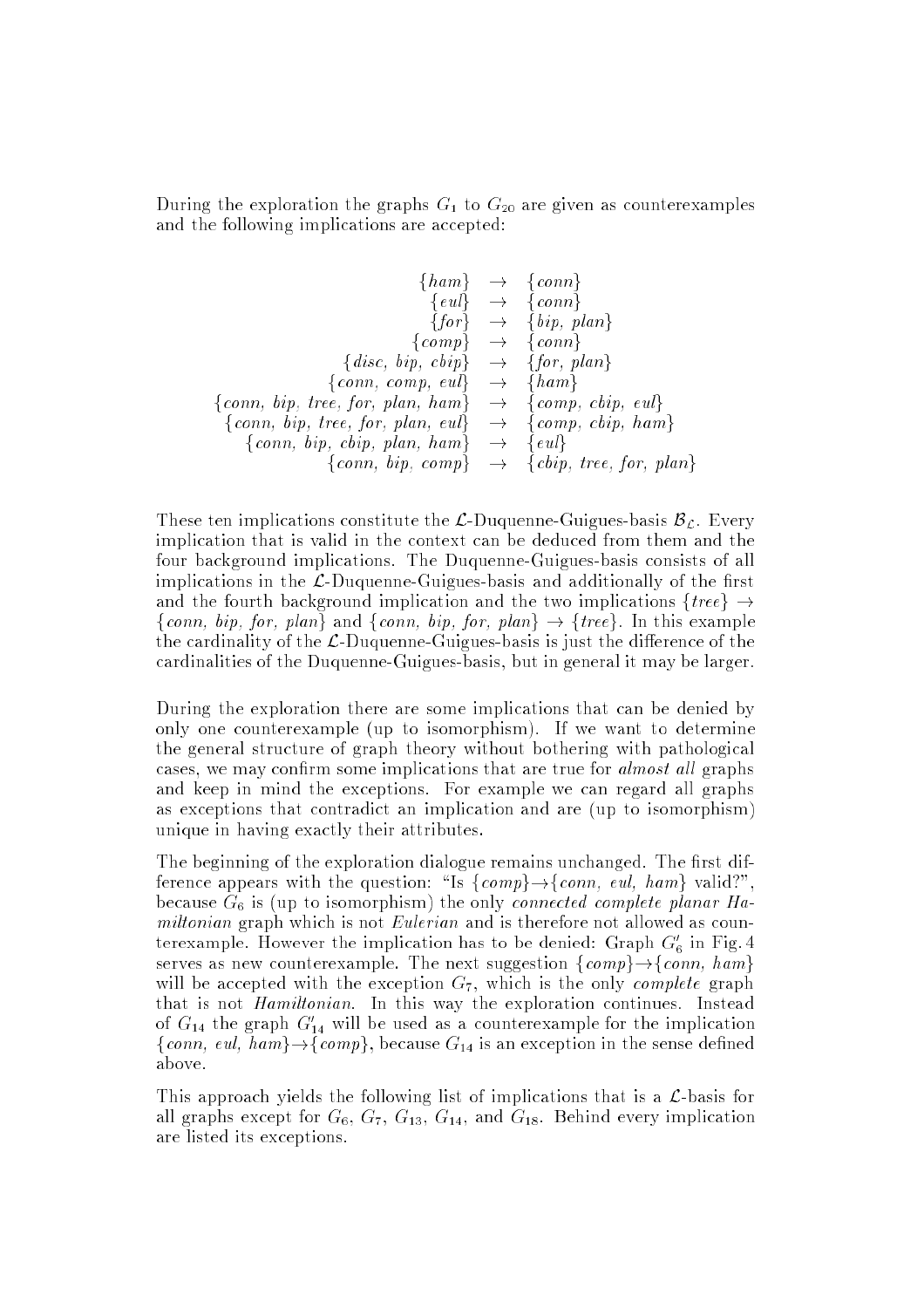

Figure 4: Additional graphs for the exploration with exceptions

$$
\{ham\} \rightarrow \{conn\}
$$
\n
$$
\{eul\} \rightarrow \{conn\}
$$
\n
$$
\{for\} \rightarrow \{bin, plan\}
$$
\n
$$
\{drop\} \rightarrow \{conn, eul, ham\}
$$
\n
$$
\{disc, bip, cbip\} \rightarrow \{for, plan\}
$$
\n
$$
\{conn, comp, plan, eul, ham\} \rightarrow M
$$
\n
$$
\{conn, bip, tree, for, plan, ham\} \rightarrow M
$$
\n
$$
\{conn, bip, tree, for, plan, eul\} \rightarrow M
$$
\n
$$
\{conn, bip, tree, for, plan, ham\} \rightarrow M
$$
\n
$$
\{conn, bip, cbip, plan, ham\} \rightarrow \{eul\}
$$
\n
$$
\{conn, bip, coinp, eul, ham\} \rightarrow M
$$
\n
$$
\{G_{18}\}
$$
\n
$$
\{conn, bip, comp, eul, ham\} \rightarrow M
$$
\n
$$
(G_{18})
$$
\n
$$
\{conn, bip, comp, eul, ham\} \rightarrow M
$$
\n
$$
(G_{18})
$$
\n
$$
\{G_{18}, G_{18}\}
$$
\n
$$
\{G_{18}, G_{18}\}
$$
\n
$$
\{G_{18}, G_{18}\}
$$

The 6th implication indicates that there exist (up to isomorphism) only two complete planar Hamiltonian graphs:  $G_{14}$  and  $G_{18}$ . That  $G_{18}$  is the only Hamiltonian tree and the only Eulerian tree is expressed by 7th resp. 8th implication. It is also the only Hamiltonian bipartite complete graph (10th implication).

The resulting concept lattice is shown in Fig. 5. The implications valid in this lattice are exactly those which are valid for all graphs except for  $G_6$ ,  $G_7, G_{13}, G_{14}$ , and  $G_{18}$ . The concept lattice of these exceptions is shown in Fig. 6. In particular one can see in the diagram that all exceptions are connected planar graphs.

Attribute exploration determines the  $\Lambda$ -semilattice that is generated by the attribute concepts. In premise and conclusion only conjunctions of attributes are allowed. Disjunctions become involved in distributive concept exploration (cf. Stumme (1995)), where the complete distributive lattice that is generated by some concepts is interactively determined.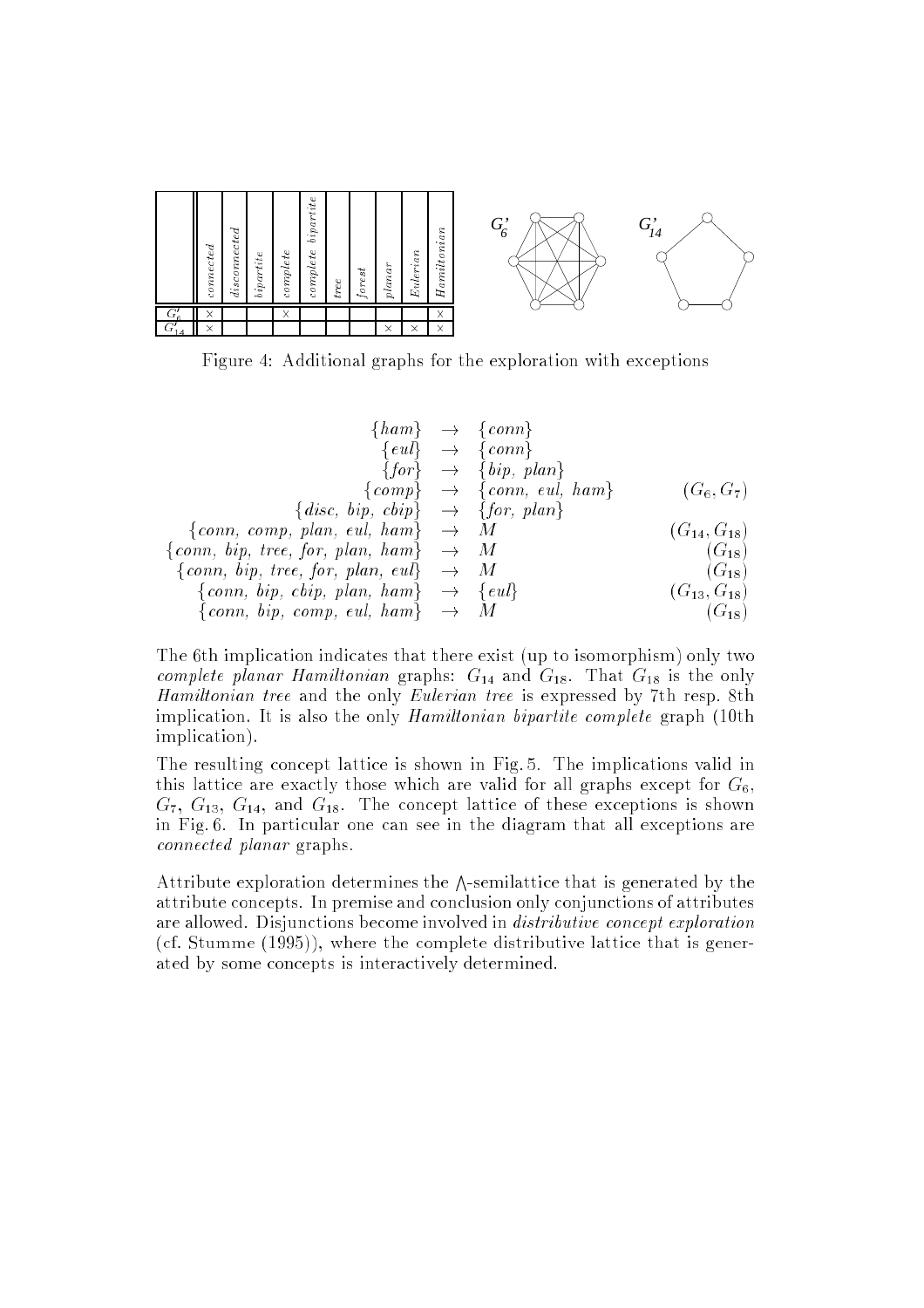

Figure 5: Concept lattice resulting of the exploration with exceptions



Figure 6: Concept lattice of the exceptions